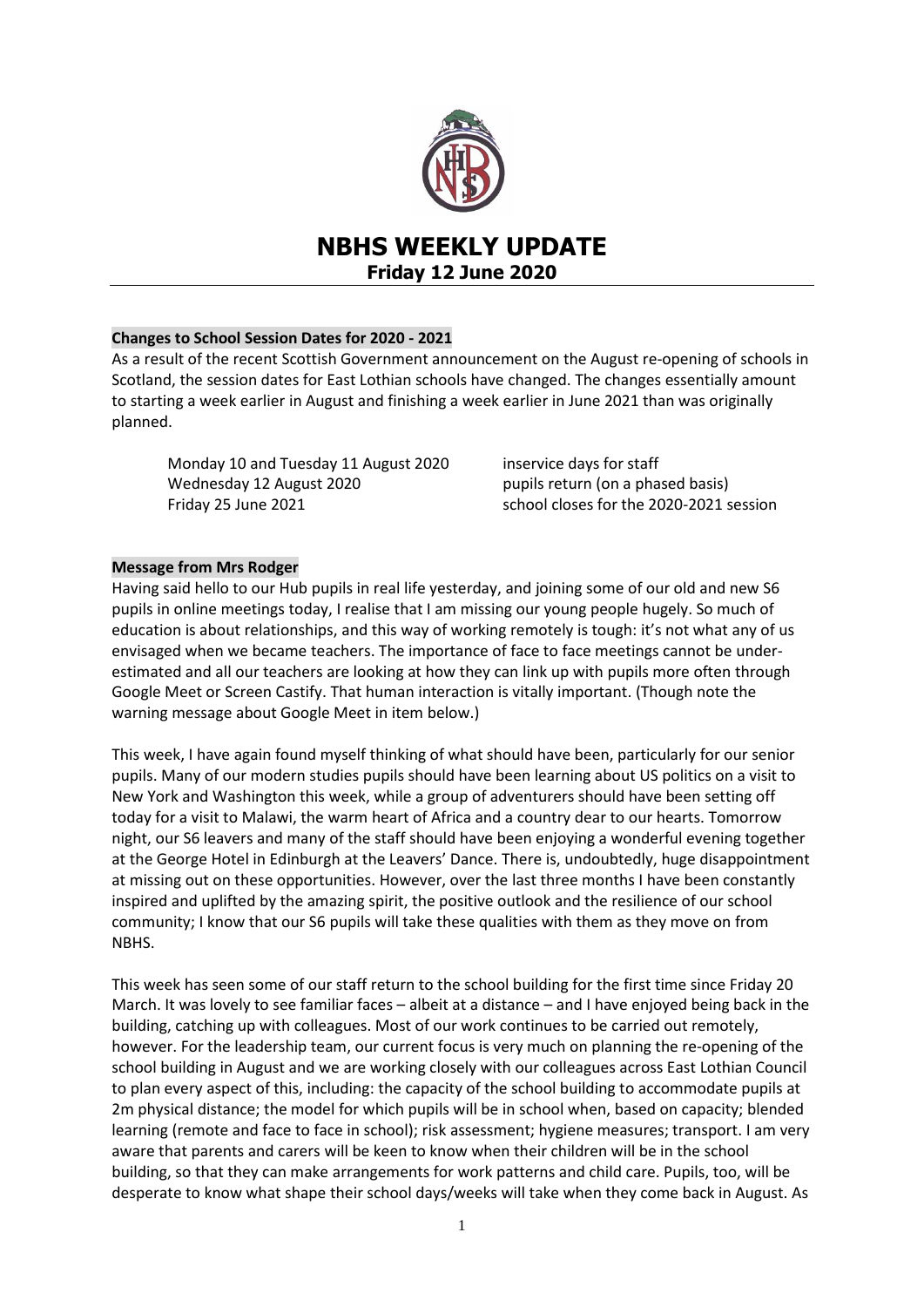soon as we have more detail we will share it with you, and certainly before the end of this term. Please be assured that we are doing our best to devise a model which, first and foremost, takes into account the safety of our pupils and staff, while also ensuring that all year groups have face to face teaching alongside their home learning (blended learning).

There is no doubt that there are many challenges ahead, but I know our school community will rise to those challenges.

## **Return to School – A Nurturing Approach**

Our return to school after the summer break will be different from any previous year, therefore our approach will be different too. All schools in East Lothian will be prioritising nurture – reconnecting with our learners and our colleagues – as we return in August to a blend of in-school and homebased learning. The Educational Psychology Service has created a video for parents to explain East Lothian's approach, which captures well our priority: the wellbeing of our pupils and staff. <https://www.youtube.com/watch?v=BbM0fC3ZldE&feature=youtu.be>

# **Parental Survey on the Re-opening of East Lothian Schools**

This week, all parents and carers will have received an invitation from Lesley Brown, East Lothian's Chief Operating Officer (Education), to share your views on how we can ensure we get it right as we re-open our schools. The school and the authority would be most grateful if you could complete this short survey regarding your child's return to school in August by **4pm on Monday 15 June 2020**. Paper copies are available from our school by request. The link is as follows: <http://links.edubuzz.org/erg-parents-pupil-return>

#### **NBHS Hub**

This week marked the opening of our Hub at the High School, for emergency childcare for key workers and vulnerable children. We have had a very successful transition from the original Hub at Law Primary School. The pupils involved in the NBHS Hub have had an excellent start, adapting well to their new Hub classroom. We are very grateful to all the staff involved in setting up and running our Hub.

#### **Senior Pupil Head Team**

Following a rigorous selection process, we are delighted to announce the names of our new Head Team:

Jennifer Price - Head Pupil Lucy Smith - Head Pupil Angus Mather - Depute Head Pupil Itske Hooftman - Depute Head Pupil Savannah Harper - Depute Head Pupil

Congratulations to our new Head Team and a huge thank you to everyone who applied. It was a pleasure to watch each candidate's pledge video and see what wonderful young adults our pupils have turned out to be: self-assured yet humble, confident, creative, caring. We are very proud of each and every one of you. We were also delighted to have members of this year's Head Team on the interview panel. They have been an absolutely super team, and we wish them all well as they move on from North Berwick High School. We are definitely going to miss them! We now look forward to working with our new Head Team when we return to school after the summer break.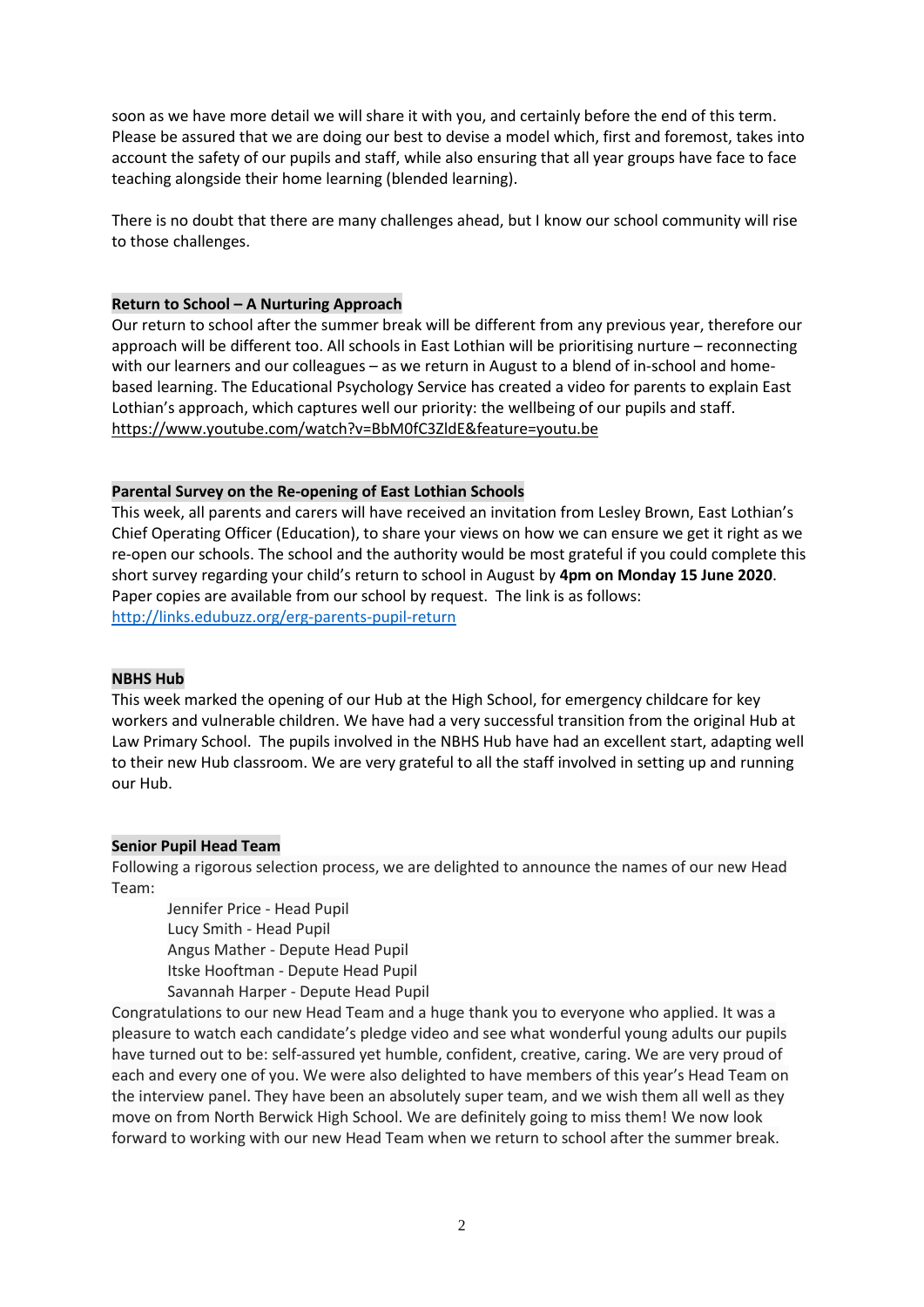#### **Parent Council**

On Tuesday evening this week, we held an online Parent Council meeting. There was a good attendance – once we all eventually managed to get the technology to work. The main agenda item was *Arrangements for Session 2020-2021*, and topics discussed included: communication; NBHS Hub; pastoral support for pupils; P7 transition; remote learning; preparation of school building and transport for August opening; return of pupils/curriculum model; SQA results August 2020/SQA examinations 2021. Minutes of the meeting will be put in the Parent Council section of the website once ratified. We are very lucky at NBHS to have such a supportive body of parents and carers and we would like to say a particular thanks to both the Parent Council and PTA for all their time and commitment throughout the year.

#### **Use of Google Meet - Warning**

We have been asked by David Gilmour, East Lothian's Learning Technologist, to share this important information with you regarding Google Meet:

We have had a report today of a parent incurring a £70 bill for joining a child's class Google Meet by phone. We have Google Meet set so that it does not offer a dial-in number and PIN within Meet itself, but for some reason Calendar does not seem to respect that. It is providing US dial-in numbers and PINS. As you would expect, the dial-in number being provided via Calendar entries is clearly labelled "(US)", and includes a US country code. Nevertheless, this parent has called it, raising the possibility that others, perhaps unfamiliar with international call protocols and costs, will do so.

#### **Online Safety**

We are conscious that online learning will continue into the future and that young people will be spending more time on social media apps/chat rooms; therefore, safety online is paramount. Parents, carers and pupils may find the following links useful to help support online safety. The main source of advice is the [UK Safer Internet Centre.](http://link.gwc.org.uk/ls/click?upn=9aKnBBUZEMcThT1uZYGYO-2FFmb1W0rQjlUVdKcd-2BVITvnaIQF4iYtJigkPwFWJJN52HkEXUmotO6w2uVgyI37zLAF9dS0rShnSLRE-2Bh8x-2BILQZXXoAcqGkjKt7eLIXk1PFFe-2FNAd-2FNXCR3k8gN1mzFtKG6LZC7cgm9Gl8jO7eXWYsL2-2BO-2B-2BgG88m0UY-2FquK9UYH3s_lWsnOCcxyaLqmFaCxcxT30SsqIoVeBU-2B5yJ5oq3L5M2t6rXjCC4-2F7xKeYQeWQRGiDDsyVTmFDhXbWL2WP9H-2FJ2KS9-2B6KNpTp0Sacy-2BmIgeIgYO37fNWpRUkeA49Qi26CDd4FnjOcThwyNIqWYya9OxYLnz-2Fko-2Bqq7qS9ubVWyRXuXVq4mjr1coR-2B0BaaAiA4ZrZ0LAdQjNg1uVlmi7vCj3ZAs5BvcsYYsbMJJVzVp48XX4x5SKNOF9tSBskHWRC3Z5WktMJnySrBTOXfacG-2BWhBlqNdm-2Bo-2FJio-2FGq5SBHDnuFyBVoxSVBtduD5cvrhdh) Parents can also sign up for [National Online Safety](http://link.gwc.org.uk/ls/click?upn=9aKnBBUZEMcThT1uZYGYOzXpPi-2BirmhbMS7IUmshX9Bf2npus98CzezSyEckluWjq-2F8a92cihnm2kVGQXnIkKfzlBXtUjpQ8V3AZcwVxb-2B9H1CK6KWOrpc3ZmS7c1Qm1LsgKkUt4INsvaSEn-2BieU3g-3D-3DDBzj_lWsnOCcxyaLqmFaCxcxT30SsqIoVeBU-2B5yJ5oq3L5M2t6rXjCC4-2F7xKeYQeWQRGiDDsyVTmFDhXbWL2WP9H-2FJ2KS9-2B6KNpTp0Sacy-2BmIgeJMdERlI4N3G0VVmrGb6kLa00wHZnpM3pRKbETBxUwQJnmoYgAkvoSfJUthBYesxhDfBrkrjSZtLn6cK0BQ10N688c7u6QUbL-2BevVmJmz8PQcEbdRcmIn8t2qu6dGZ7umECbPfWsB6otPQ7lXdAJPwR5bYwMF16VxSuD8Wc0gozyBQgP3xtd4bvfYS7W80ete-2FlC1DI0LUFmzB47xxRcnKs). A very informative and helpful resource for pupils, parents and carers is: [https://www.thinkuknow.co.uk](https://www.thinkuknow.co.uk/)

#### **Free School Meals and Clothing Grants**

We are aware that some parents/carers' circumstances may have changed as a result of Covid-19 and this may mean you are now eligible for Free School Meals and/or a Clothing Grant. If you think this may apply to you, please visit the [Free School Meals and Clothing Grants](https://www.eastlothian.gov.uk/info/210557/schools_and_learning/11899/free_school_meals_and_clothing_grants/4) area of the East Lothian Council website for further information and the relevant forms. If you need help completing these forms there is support available on the website or alternatively please contact your child's guidance teacher, who should also be able to help you via a telephone call/email.

#### **PTA News**

The winners in the March prize draw are Diane Wright (first prize: £50) and Emma Hood (second prize: £25) and in the April prize draw Jeremy Edwards (first prize: £50) and Robert Jones (second prize: £25). Congratulations to all! Thank you to everyone who already supports this valuable fundraiser. If you'd like to sign up please contact [ptanbhs@gmail.com.](https://mail.elcschool.org.uk/owa/redir.aspx?C=A2XSjZ1VaNA844_izx_L5M0p0Eh5QNabjdRrVelnfRt7qlnhpA7YCA..&URL=mailto%3aptanbhs%40gmail.com) For an annual sub of just £18 your name gets entered into 12 monthly draws, with £75 of prize money each month!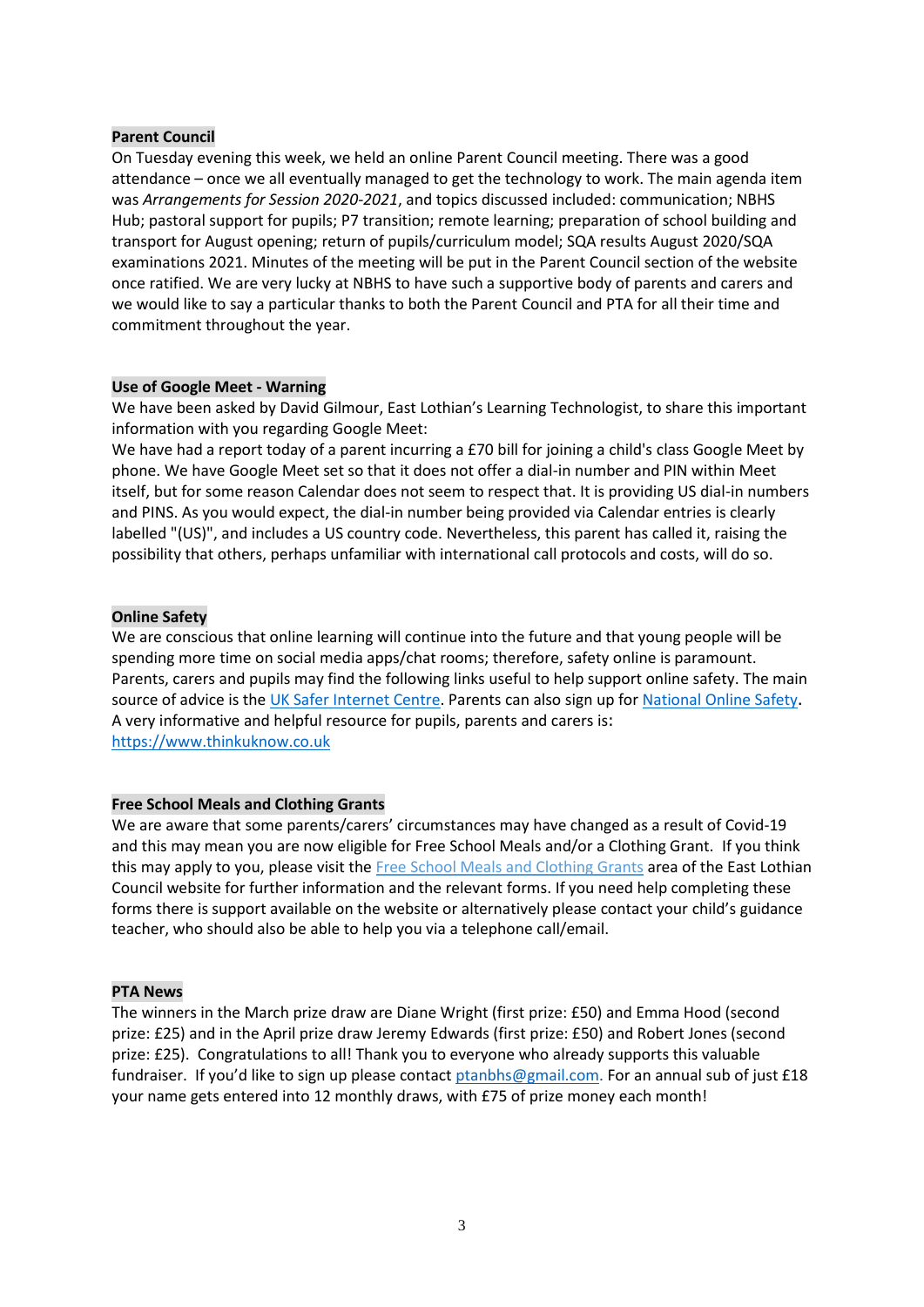## **School Dress Code**

When we return in August, our usual Dress Code policy will still apply. You can find the Dress Code on the school website. However, we recognise the need to be flexible in our approach to dress code, given the challenges many families currently face. We hope, though, that our pupils will feel proud and happy to put on their school clothes once more when they return to school in August.

## **Safer Active Travel**

You will find below a link on social media to consultation material regarding safer active travel proposals near NBHS and Law Primary School:

<https://twitter.com/ELCouncil/status/1271378728984199168> [https://www.facebook.com/EastLothianCouncil/photos/pb.376946749091416.-](https://www.facebook.com/EastLothianCouncil/photos/pb.376946749091416.-2207520000../2943907299062002/?type=3&theater) [2207520000../2943907299062002/?type=3&theater](https://www.facebook.com/EastLothianCouncil/photos/pb.376946749091416.-2207520000../2943907299062002/?type=3&theater)

# **Keep Scotland Beautiful Online Courses**

Keep Scotland Beautiful have asked to share the following message with you: We are offering new **[online learning courses](https://keepscotlandbeautiful.us3.list-manage.com/track/click?u=739719ef9d868d8107b26616c&id=33f4edaebd&e=edb6752aa1)** throughout June and July for students and their families. These are all free and are varying lengths so there is something suitable for everyone. All the courses are listed below and **[families can register here](https://keepscotlandbeautiful.us3.list-manage.com/track/click?u=739719ef9d868d8107b26616c&id=62eddb55c3&e=edb6752aa1)**. We also have some **[new Eco-Schools at](https://keepscotlandbeautiful.us3.list-manage.com/track/click?u=739719ef9d868d8107b26616c&id=d6f0545e21&e=edb6752aa1)  [Home activities](https://keepscotlandbeautiful.us3.list-manage.com/track/click?u=739719ef9d868d8107b26616c&id=d6f0545e21&e=edb6752aa1)** for pupils to do either at home or in the classroom. We've added activities on energy, water, wildlife, dandelions and more.

# **TCS DIGITAL EXPLORERS**

Live and interactive from June  $29^{th}$  – July 3<sup>rd</sup> 2020 Or access the modules and complete on your own timetable from June 29th 2020. Aligned to the Curriculum for Excellence, this free programme offers students the opportunity to explore the realms of the digital tech industry.

Digital Explorers is moving online to continue with its work of inspiring and motivating young people to take an interest in STEM careers and in the digital sector. No prior preparation is required, and the programme is designed to give students an insight into digital and tech careers. Not just for students with their eye on a coding career, this three-part event will look to challenge stereotypes and change the way students think about tech careers.

The programme will run as a series of five interactive one-day events during the summer holidays from Monday 29<sup>th</sup> June – Friday 3<sup>rd</sup> July and will be uploaded as separate modules to be accessed at a student's individual pace. On completion of the programme students will leave with an insight into a breadth of tech careers, understand the essential skills required for the sector and will graduate as Challenger level Industrial Cadets.

- S1-S3: Students will look at app design, technology inventions and how these have changed the world. The students will complete the session feeling "I could do that; it could be me!"
- S4-S6: Students will explore tech start-ups and the impact they have had; they will think about digital tech careers and how digital technology infiltrates all sectors.
- All students: A discussion panel with a range of professionals in the tech sector, followed by a Q&A.

What next: register the number of students you would like to complete the programme by 12<sup>th</sup> June using the link below. All further details will be sent week commencing  $15<sup>th</sup>$  June. <https://www.eventbrite.co.uk/e/tcs-digital-explorer-registration-tickets-107218756186> For further information, please contact: Emma Ryden - [e.ryden@etrust.org.uk](mailto:e.ryden@etrust.org.uk) **- 0161 513 1568**